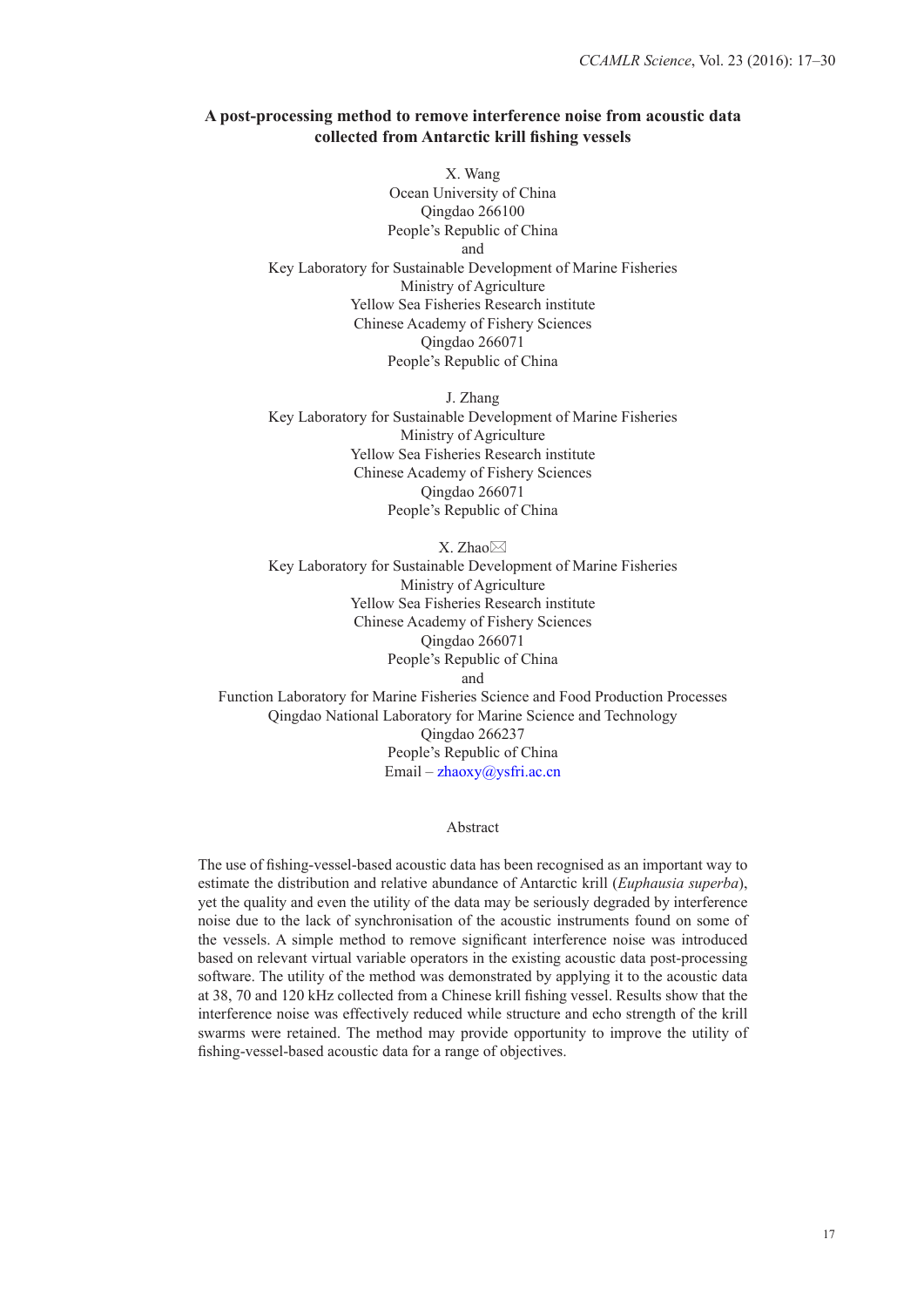# **Introduction**

Acoustic sampling has long been used as an important tool for mapping the distribution and estimating the abundance of Antarctic krill (*Euphausia superba*) in the Southern Ocean (Greene et al., 1991). To date, only two large-scale multiship scientific acoustic surveys, the FIBEX (Trathan et al., 1995) and the CCAMLR-2000 krill synoptic survey of Area 48 (Watkins et al., 2004), have been undertaken across the main distribution centres of krill. The estimated standing stock of krill  $(B_0)$ derived from the CCAMLR-2000 Survey is still used by the Commission for the Conservation of Antarctic Marine Living Resources (CCAMLR) to set the precautionary catch limit for the krill fishery in the southwest Atlantic (Hewitt et al., 2004; CCAMLR, 2015). To improve the management of the krill fishery, an updated estimate of the current status of krill stock and its distribution at smallscale management units is required (CCAMLR, 2015).

Compared with typical scientific surveys for krill, commercial fishing vessels usually operate at a more extensive spatial–temporal scale. In addition, some of these vessels have already installed, or intend to install, scientific echosounders that are the same or similar to those used by research vessels. For example, three Chinese krill fishing vessels have Simrad EK60 scientific echosounder systems operating at 38, 70 and 120 kHz. It has been shown that various objectives, such as estimating krill abundance in a defined region or obtaining data on the spatial organisation of krill, can be achieved using acoustic data collected by fishing vessels (ICES, 2007; Skaret et al., 2012; Wang et al., 2014; Watkins et al., 2015).

Owing to the design of fishing vessels, including the lack of noise-reduction measures, acoustic data collected from them are more likely to be degraded by noise, including interference noise or impulsive noise (Ryan et al., 2015) and background noise, as well the attenuation of acoustic signal (Mitson, 1995; Simmonds and MacLennan, 2005; ICES, 2007). If the acoustic data is going to be used for krill abundance estimation or swarm structure analysis, then the effect of such interference noise needs to be removed. Background noise can be estimated, and subsequently removed, using multiple post-processing methods (Watkins and Brierley, 1996; Korneliussen, 2000; De Robertis and Higginbottom, 2007). The effect of an

attenuated signal may be compensated for by using the strength of the seabed return signal (Dalen and Lovik, 1981; Cox et al., 2006; Honkalehto et al., 2011) or the deep-sea sound scattering layer as a reference (Ryan et al., 2015). Acoustic instruments, such as echosounders, fish finding or net monitoring sonars that are likely to cause interference due to the lack of synchronisation, are widely used simultaneously during fishing operations (ICES, 2007). The duration of the interference is less than one transmit–receive period (one 'ping') and for small datasets, a practical way to remove it is simply by manually defining these signals as bad data via visual inspection of the echogram during postprocessing (Dorn et al., 2002; Parker-Stetter et al., 2009). However, such an approach would become very time-consuming, variable or even impractical if significant interference noise occurred widely throughout large datasets. Hence, there is a need for the development and consistent application of semi- or fully-automated post-processing methods (Cox et al., 2006). Based on a two-sided comparison method, an interference noise filter was described by Anderson et al. (2005) and was further applied to process the open-sea echo integration data by Kloser et al. (2009) and Ryan et al. (2015).

Currently, CCAMLR's Subgroup on Acoustic Survey and Analysis Methods (SG-ASAM) is developing the protocols for the collection and analysis of krill fishing-vessel-based acoustic data (CCAMLR, 2015). As part of this activity, this paper presents a post-processing method to remove significant interference noise from acoustic data collected from krill fishing vessels. The main processing procedures are illustrated based on the existing virtual variables built into the Echoview acoustic data post-processing software (V4.90, Myriax, Pty Ltd., Australia, 2010; Higginbottom et al., 2008). The potential effects of applying this new method on echo integration and swarm structure analysis of krill are also assessed.

## **Materials and methods**

## Raw acoustic data collection

Acoustic data were collected using a SIMRAD EK60 echosounder system working at 38, 70 and 120 kHz. The echosounder system was installed on board the Chinese krill fishing vessel *Fu Rong Hai* in December 2012 and was subsequently calibrated using the standard sphere method (Foote et al.,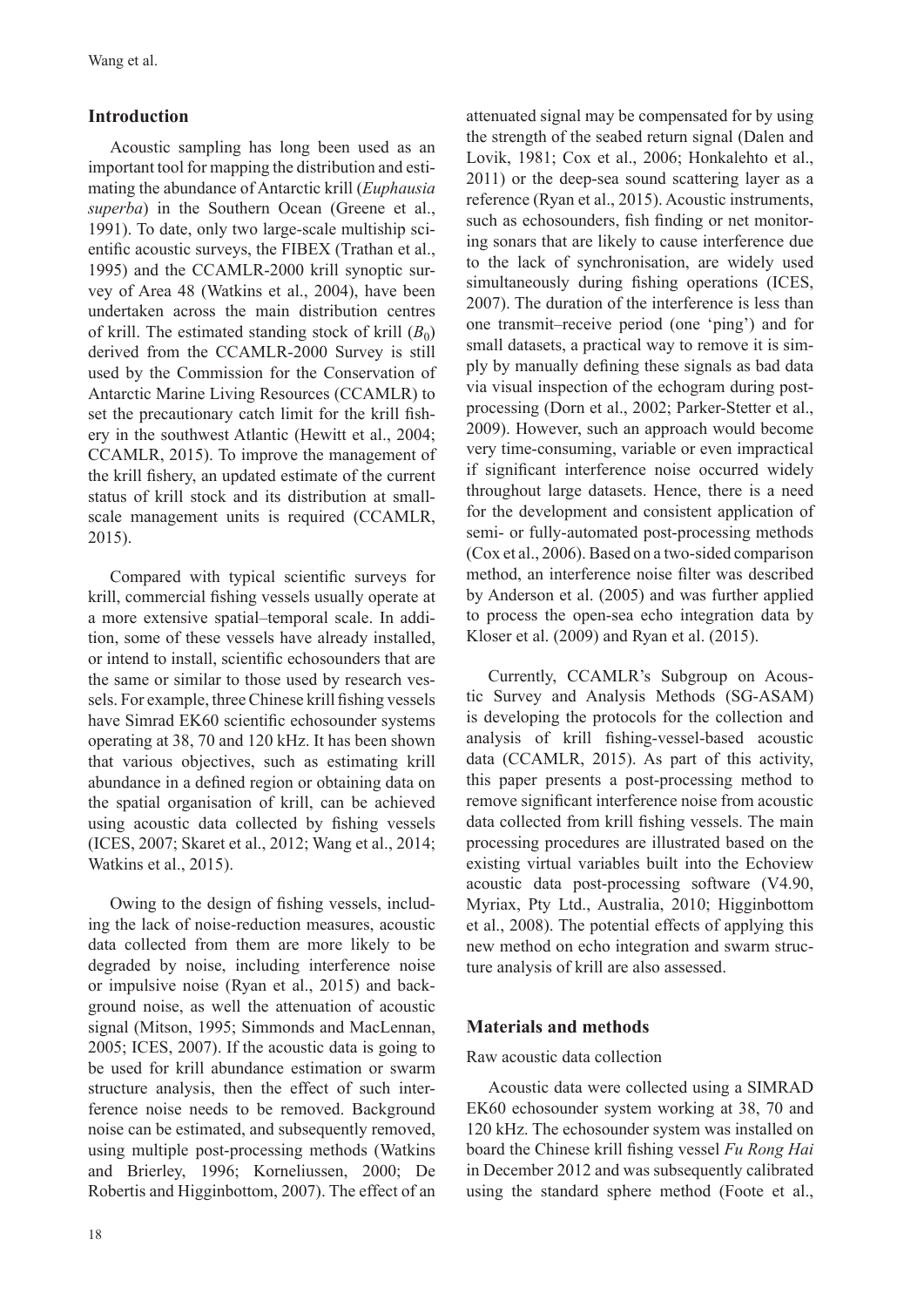1987) at the anchorage outside Valparaiso, Chile. The vessel then fished for Antarctic krill (*Euphausia superba*) in CCAMLR Statistical Subareas 48.1, 48.2 and 48.3. Acoustic data were continuously logged throughout the cruise. Echosounder system configuration and parameter settings for acoustic data collection are shown in Table 1.

In addition to the EK60 system, the vessel was also equipped with a 38 kHz SIMRAD ES60 echosounder, a 32 kHz KAIJO sonar, a three-frequency (24, 75, 200 kHz) KAIJO MEMO-2000 sonar and a 28 kHz JRC JFS-3380 sonar. All these devices were operational during normal fishing activities; however, none of them were synchronised with the EK60 echosounder due to the lack of suitable synchronisation devices.

### Interference noise removal

The interference noise removal method presented here treats the volume backscattering strength (S<sub>v</sub>, dB re 1 m<sup>-1</sup>) echogram as an array of values. Main processing procedures, as shown in Figure 1, are based on relevant virtual variable operators built in the Echoview software (V4.90, Myriax, Pty Ltd., Australia, 2010; Higginbottom et al., 2008).

The specific operations in each step are described as follows, with operators indicated in Figure 2.

#### (i) Weak and strong interference thresholding

In order to remove the background noise and very strong interference signals, a minimum threshold ( $T_{\text{min}}$ , dB re 1 m<sup>-1</sup>) and a maximum threshold  $(T_{\text{max}}, dB \text{ re } 1 \text{ m}^{-1})$  were determined and applied to the  $S_v$  echogram respectively. The  $T_{min}$  can either be determined as the level that visually seems to give good discrimination of 'target' from 'background' scattering on the echogram (Lascara et al., 1999) or biologically based on the measurements of krill visual acuity (Lawson et al., 2008). The  $T<sub>max</sub>$  applied here is defined as the maximum S<sub>v</sub> of krill samples in the treated dataset, which can be determined by gradually increasing the minimum display color to the level while the target, such as krill swarms, are visually absent on the echogram.

By thresholding, noise, including background noise and interference noise with the strength falling outside the thresholds  $[T_{min}, T_{max}]$ , can be removed. Meanwhile, the removed  $S_v$  values were set as 'vacant' (–999 dB re 1 m, approximation of zero in the linear domain). However, noise with the strength falling within the range of  $[T_{\text{min}}, T_{\text{max}}]$ would remain intact in this stage.

### (ii) General removal of interference noise

To further remove the remaining interference and background noise, an '*erosion'* filter was applied to the thresholded data. The filtering process was done via a sliding window, *wp,s*, defined as

$$
W_{p,s} = \begin{pmatrix} S_{v_{p-m,s-m}} & \cdots & S_{v_{p-1,s-m}} & S_{v_{p,s-m}} & S_{v_{p+1,s-m}} & \cdots & S_{v_{p+m,s-m}} \\ \vdots & \ddots & \vdots & \vdots & \vdots & \vdots & \vdots \\ S_{v_{p-m,s-1}} & \cdots & S_{v_{p-1,s-1}} & S_{v_{p,s-1}} & S_{v_{p+1,s-1}} & \cdots & S_{v_{p+m,s-1}} \\ S_{v_{p-m,s}} & \cdots & S_{v_{p-1,s}} & S_{v_{p,s}} & S_{v_{p+1,s}} & \cdots & S_{v_{p+m,s}} \\ S_{v_{p-m,s+1}} & \cdots & S_{v_{p-1,s+1}} & S_{v_{p,s+1}} & S_{v_{p+1,s+1}} & \cdots & S_{v_{p+m,s+1}} \\ \vdots & \vdots & \vdots & \vdots & \vdots & \vdots \\ S_{v_{p-m,s+m}} & \cdots & S_{v_{p-1,s+m}} & S_{v_{p,s+m}} & S_{v_{p+1,s+m}} & \cdots & S_{v_{p+m,s+m}} \end{pmatrix} (1)
$$

Where  $w_{p,s}$  is comprised of  $N \times N$  samples of  $S_v$  values, N should be an odd number and  $m = (N-1)/2$ ; the subscripts p and *s* denote the ping number and the sample number in the ping respectively.

During *erosion* filtering, the value,  $S_{v_{n,s}}$  at the centre sample is replaced by the minimum value of the  $N \times N$  samples in window  $w_{n,s}$  while moving across each sample. As a result, if the centre sample is interference noise occurred outside the krill swarm, it will be set as vacant based on the assumption that most of its neighbouring samples are vacant.

Simultaneously, if there is any vacant sample inside the krill swarm (i.e. due to previous thresholding processing), the  $S_{v_{p,s}}$  in the sliding window will also be set as vacant, resulting in an 'empty hole' on the swarm echogram.

#### (iii) Refilling the vacant samples inside swarms

To refill the empty hole in the swarm, a '*dilation*' filter was successively applied to the erosion-filtered data (Figure 2, step iii). The *dilation* filter is also based on the sliding window method, however, it replaced the value,  $S_{v_{n}}$  of the centre sample with the maximum value of the samples in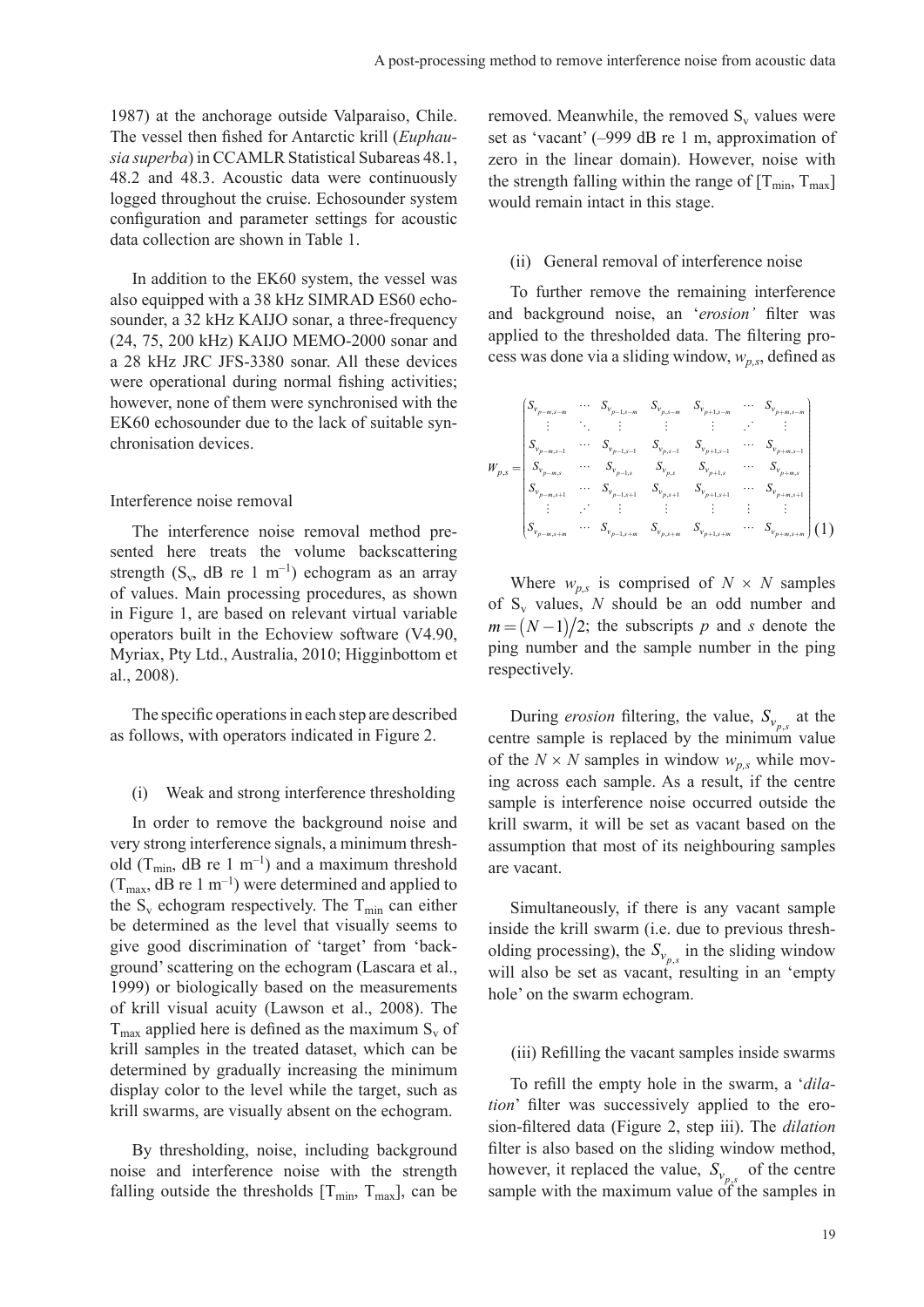| Parameters                                      | 38 kHz  | 70 kHz         | $120$ kHz |
|-------------------------------------------------|---------|----------------|-----------|
| Transducer type                                 | ES38B   | <b>ES70-7C</b> | ES120-7   |
| Transmitted power (W)                           | 2000    | 750            | 250       |
| Pulse length (ms)                               | 1.024   | 1.024          | 1.024     |
| Ping interval (s)                               | 2       | 2              | 2         |
| Sample interval (m)                             | 0.187   | 0.187          | 0.187     |
| Receiver bandwidth (kHz)                        | 2.43    | 2.86           | 3.03      |
| Sound speed $(m s^{-1})$                        | 1462    | 1462           | 1462      |
| Absorption coefficient ( $dB \text{ km}^{-1}$ ) | 10.4    | 19.2           | 27.8      |
| Two-way beam angle (dB)                         | $-20.6$ | $-21.0$        | $-21.0$   |
| Transducer gain (dB)                            | 23.75   | 26.65          | 26.87     |
| Angle sensitivity alongship $(°)$               | 21.9    | 23.0           | 23.0      |
| Angle sensitivity athwarthship $(°)$            | 21.9    | 23.0           | 23.0      |
| 3 dB beamwidth alongship $(°)$                  | 7.09    | 7.13           | 7.13      |
| 3 dB beamwidth athwarthship $(°)$               | 7.40    | 6.90           | 7.07      |
| Data collection range (m)                       | 400     | 400            | 400       |
|                                                 |         |                |           |

Table 1: Parameter settings for the EK60 echosounder system during acoustic data collection.

window  $w_{p,s}$ . The dimension  $(N^l \times N^l)$  of the sliding window applied in the *dilation* filter should be larger than that applied in the *erosion* filter.

## (iv) Swarm signal correction

During the *erosion* and *dilation* filtering, the  $S<sub>v</sub>$  values of the resulting krill swarm signals were modified. In addition, the krill swarm signals with values above the maximum  $S_v$  threshold were removed as vacant due to thresholding. These errors must be corrected if the filtered data were used for echo integration purpose.

To correct these errors, firstly, all the values of non-vacant samples in the dilation-filtered data were replaced by  $S_v$  at corresponding positions in the thresholded echogram. This is done via a combined application of '*data range bitmap1*' and '*mask*' operators. The minimum and maximum values for *data range bitmap<sup>1</sup>* were  $T_{min}$  and  $T_{max}$ respectively. Secondly, the krill signals which has strength above the maximum  $S_v$  threshold were compensated with an intermediate  $S_v$  level of its surrounding samples. This is done via a series of operators, including '*data range bitmap2*', '*median*' filter and '*select*' (Figure 2, step iv). The minimum value for *data range bitmap2* was set as  $T<sub>max</sub>$ , as a result, the values above the maximum threshold were subsequently set as 'true' while the others as 'false'. The *median* filter is also based on the sliding window method as above. Specifically, it replaced the centre sample with the median  $S_v$  in the window. Finally, by applying the *select* operator,

the samples with true and false in the *data range bitmap*<sup>2</sup> were attributed with the median-filtered data and the raw  $S_v$  at corresponding positions in the thresholded data.

## Application of the method

To evaluate the performance of the method, it was applied to about 24 hours of acoustic data collected during normal fishing activities in waters around the island of South Georgia on 24 August 2013 (Figure 3). Typical trawling and cruising speeds were about 3 and 10 knots respectively. The swarm echoes mainly consisted of Antarctic krill based on simultaneous biological sampling using a commercial mid-water trawl with codend mesh size of 15 mm.

To determine the maximum threshold  $(T_{max})$ , the echograms of the treated dataset were visually scrutinised while varying the minimum display colour. For 38 kHz, the echoes of krill swarms were absent on the echogram with a minimum display colour of –50 dB. Similarly, the maximum thresholds for 70 and 120 kHz were determined as –45 and –40 dB respectively. The minimum thresholds  $(T_{min})$  were set as -70 dB for 120 kHz as advised by Lawson et al. (2008) and –80 dB for both 38 and 70 kHz by visual inspection of the echograms.

Based on the available operators in the software, the sizes (N) of the sliding window in the *erosion*, *dilation* and *median* filters were set as  $3 \times 3$ ,  $7 \times 7$ and  $7 \times 7$  respectively.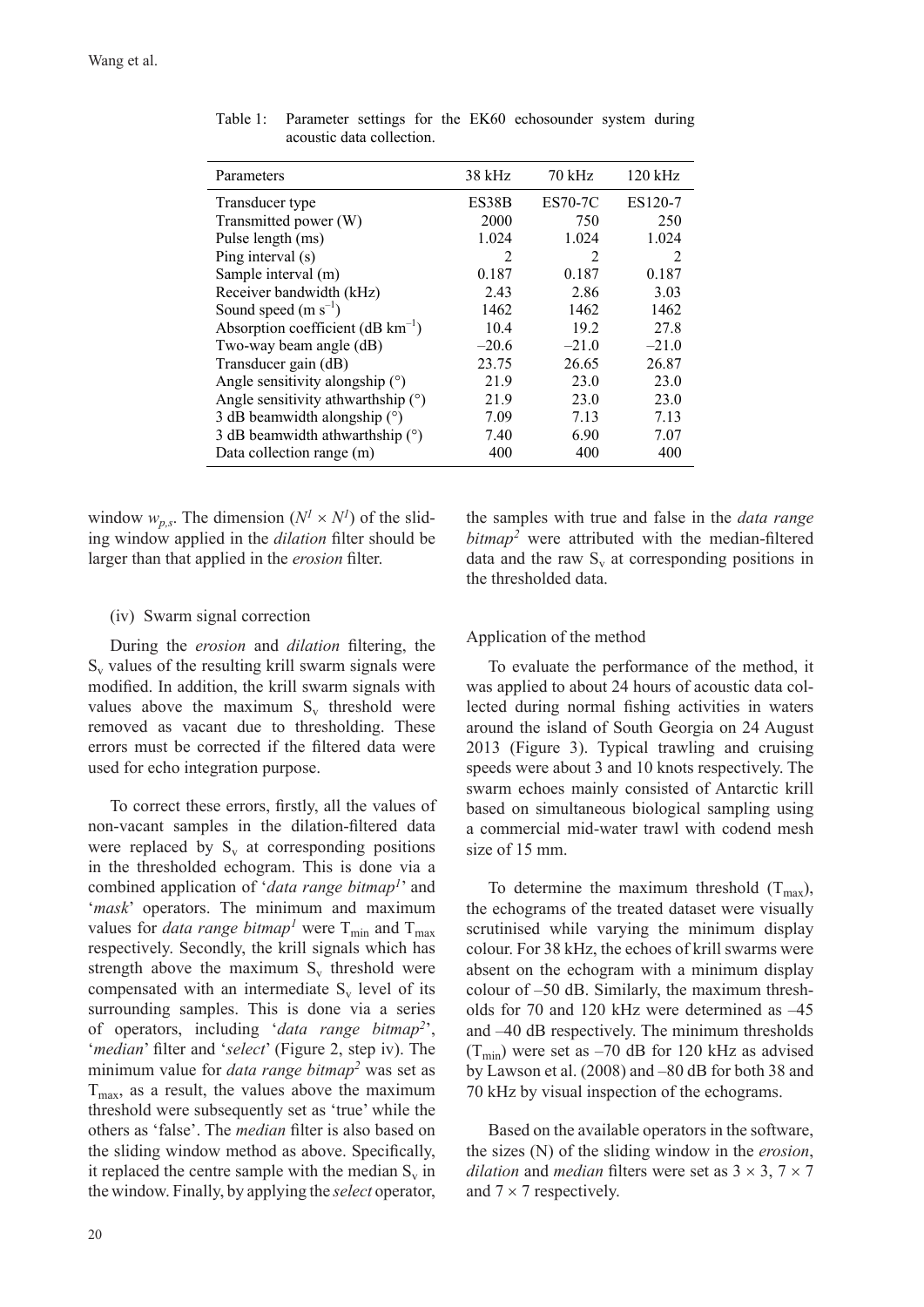| Parameters                                                                 | Settings                   |
|----------------------------------------------------------------------------|----------------------------|
| Maximum permitted data range (m)<br>Minimum $S_v$ threshold (dB)           | 400 or sea bottom<br>$-70$ |
| Min. horizontal candidate (m)                                              | 10                         |
| Min. vertical candidate (m)                                                | 0.5                        |
| Max. horizontal linking distance (m)<br>Max. vertical linking distance (m) | 15<br>5                    |
| Min. total swarm length (m)                                                | 15                         |
| Min. total swarm height (m)                                                |                            |

Table 2: Specification of parameter settings applied in the swarm detection algorithm for 120 kHz data.

To assess the performance of the method, a series of descriptors of swarm structure, including mean volume backscattering strength (MVBS, dB re  $1 \text{ m}^{-1}$ ), perimeter, area, mean depth and thickness of krill swarms, were obtained by applying the '*school detection*' module (Higginbottom et al., 2008; Diner, 2001) to the 120 kHz data. Parameters used for detecting krill swarms are shown in Table 2 based on the specification in Klevjer et al. (2010). Subsequently, a two-sample *t-test* (hypothesising that the 'means are equal' at 5% significance level) was applied to compare the statistical difference of the descriptors of krill swarms between the results obtained from the raw and interference noise removed data.

Potential effect on echo integration was firstly investigated by comparing the difference of mean  $S_v$  over a random selected region. Mean  $S_v$  was defined as the arithmetic mean of the  $S_v$  samples over a 1 m depth bin performed in the linear domain. The effect was further evaluated based on the dB differences analysis (ΔMVBS – Madureira et al., 1993; Watkins and Brierley, 2002) between 38, 70 and 120 kHz. The dB differences in the dataset were calculated over the regions of krill swarm identified using the interference noise removed data at 120 kHz. The grid size for calculating the dB difference were 50 pings horizontally by 5 m vertically as advised by SC-CAMLR (2010).

## **Results**

#### Application of the method

Due to the lack of synchronisation of various acoustic instruments on board the vessel, substantial 'spike-like' interference was detected at all three frequencies in the EK60 data, but were most pronounced at 38 kHz (Figures 4a to 4c). The vertical

location and strength of the interference noise was frequency dependent (Figure 5). The background noise amplified by the time-varied gain (TVG) compensation increased with depth and were highest at 120 kHz. After removing the interference noise, the echograms of all the three frequencies were visibly improved (Figures 4d to 4f). The interference and background noise outside the krill swarms were effectively removed, although some interference was still evident at depths below 200 m at 38 kHz. Furthermore, the geometrical shape and echo strength of the krill swarm seemed to be retained compared to the original echogram.

#### Effect on krill swarm structure

To further investigate the effect on krill swarm structure, the *school detection* module was applied to the 120 kHz raw and interference noise removed data. A total of 51 krill swarms were subsequently identified from the dataset analysed. The swarm properties examined did not differ significantly between the raw and the processed data ( $p > 0.2$ , see Table 3 and Figure 6).

## Effect on echo integration

The mean  $S_v$  values of 1 m depth bin of the raw samples, with background noise and strong interference included, showed skewed distribution with a long right tail for the three frequencies (Figure 7(a), black lines). Taking 38 kHz for example, about 80% and 1.3% of the total raw samples have an  $S_v$  value falling below the  $T_{min}$  (–80 dB) or above the  $T_{\text{max}}$  (–50 dB) respectively, while contributing about 0.45% and 97% to the total backscattering coefficient  $(s_a, m^2 m^{-2})$ . By removing the interference noise, unimodal distributions (Figure 7(a), red lines) mainly consisting of krill swarm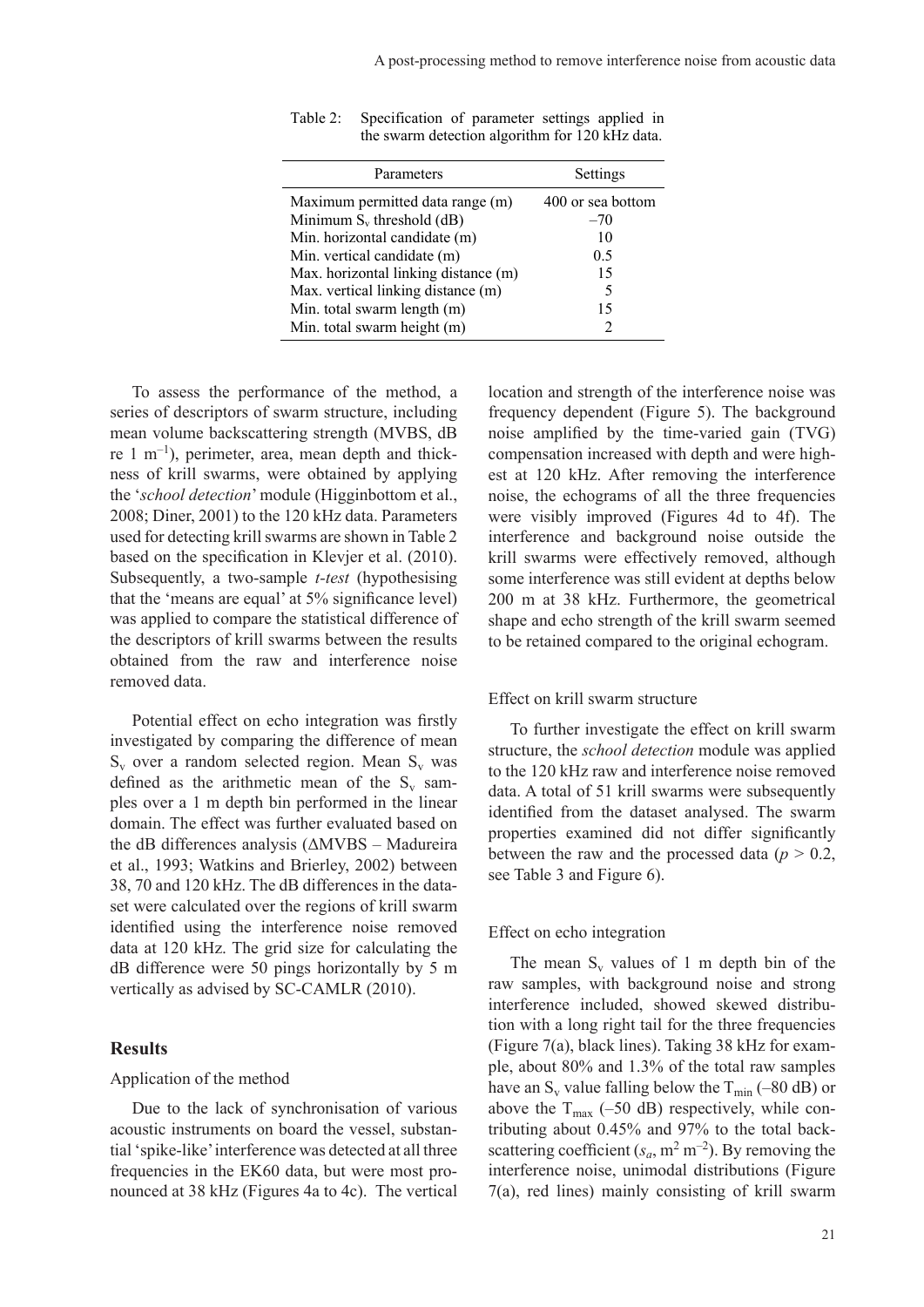|                                     | the raw and interference noise removed data at 120 kHz. Statistical values are represented by 25%<br>quartile/ <b>median</b> /75% quartile. |                                                                                                                  |                        |                                                                        |                          |                                  |                          |
|-------------------------------------|---------------------------------------------------------------------------------------------------------------------------------------------|------------------------------------------------------------------------------------------------------------------|------------------------|------------------------------------------------------------------------|--------------------------|----------------------------------|--------------------------|
|                                     |                                                                                                                                             |                                                                                                                  | Swarm properties       |                                                                        |                          |                                  |                          |
|                                     | <b>NVBS</b><br>$\widehat{\mathrm{dB}}$                                                                                                      | Thickness<br>$\widehat{E}$                                                                                       | Depth<br>$\widehat{E}$ | Log <sub>10</sub> length Log <sub>10</sub> perimeter<br>$\binom{m}{n}$ | $\widehat{E}$            | Log <sub>10</sub> area<br>$(m2)$ |                          |
| Processed<br><i>p</i> -value<br>Raw | $-58.9/-56.3/-53.8$ 23.9/37.8/103.5 164/217/253<br>0.2058                                                                                   | $-59.0/-54.8/-52.6$ $27.5/52.6/105.8$ $164/217/253$ $2.22/2.67/3.23$ $3.03/3.53/4.15$ $3.30/3.88/4.88$<br>0.6864 | 0.9986                 | 2.22/2.67/3.23<br>0.9761                                               | 2.96/3.40/4.07<br>0.4983 |                                  | 3.29/3.87/4.87<br>0.9374 |

Table 3: Summary statistics and difference (*p*-values in *t*-test) of the properties for the 51 krill swarms obtained from

Table 3:

Summary statistics and difference (p-values in t-test) of the properties for the 51 krill swarms obtained from

echoes were obtained. Subsequently, echo intensity (MVBS) over each ping in the defined region were significantly reduced (Figure 7b).

The distribution of  $\triangle MVBS_{120-38 \text{ kHz}}$  obtained from the raw data of 51 swarms were obvi ously skewed (Figure 8a), with a mean  $(\pm s.d.)$  of  $2.8 \pm 10.0$ . By removing the interference noise, the  $\Delta MVBS_{120-38 \text{ kHz}}$  showed a much narrowed distribution with a mean of  $10.2 \pm 3.2$  re 1 m<sup>-1</sup> (Figure 8c). The mean ( $\pm$ s.d.) of  $\triangle MVBS_{120-70 \text{ kHz}}$ were estimated as  $4.8 \pm 2.4$  and  $4.8 \pm 1.6$  dB re  $1 \text{ m}^{-1}$  for the raw (Figure 8b) and interference noise removed data (Figure 8d) respectively.

# **Discussion**

Recently, an increase in the number of krill fishing vessels and the rising cost of undertaking large-scale scientific research in the Antarctic have drawn attention to potential use of fishing vessels to collect extensive scientific data (Watkins et al., 2015). The concept that krill fishing vessels could contribute acoustic data was evaluated with exam ple datasets from several vessels (SC-CAMLR, 2014). Preliminary investigation of this fishingvessel-based data has shown the potential to provide qualitative and quantitative information on the distribution and relative abundance of Antarctic krill and other pelagic species (SC-CAMLR, 2015; IMOS www.imos.org.au/basoop.html). However, one of the impediments that restricts the utility of such data is the high level of noise, typically due to the configuration of vessels for commercial, rather than scientific survey, purposes (ICES, 2007). In addition to the frequent occurrence of background noise, interference noise arising from other acous tic instruments may also contaminate the acoustic data collected by fishing vessels. For example, the Chinese krill fishing vessel *Fu Rong Hai* was found to have two other echosounders besides the Simrad EK60, as well as two sonars, working at the same time during normal fishing operations. Due to the lack of any synchronisation of these acoustic instruments, significant 'spike-like' interference noise occurred widely because the EK60 data were corrupted by the krill swarm echoes. The interfer ences were most pronounced at 38 kHz because of other acoustic instruments having the same or a similar frequency, while the level of background noise was frequency-dependent and the highest at 120 kHz.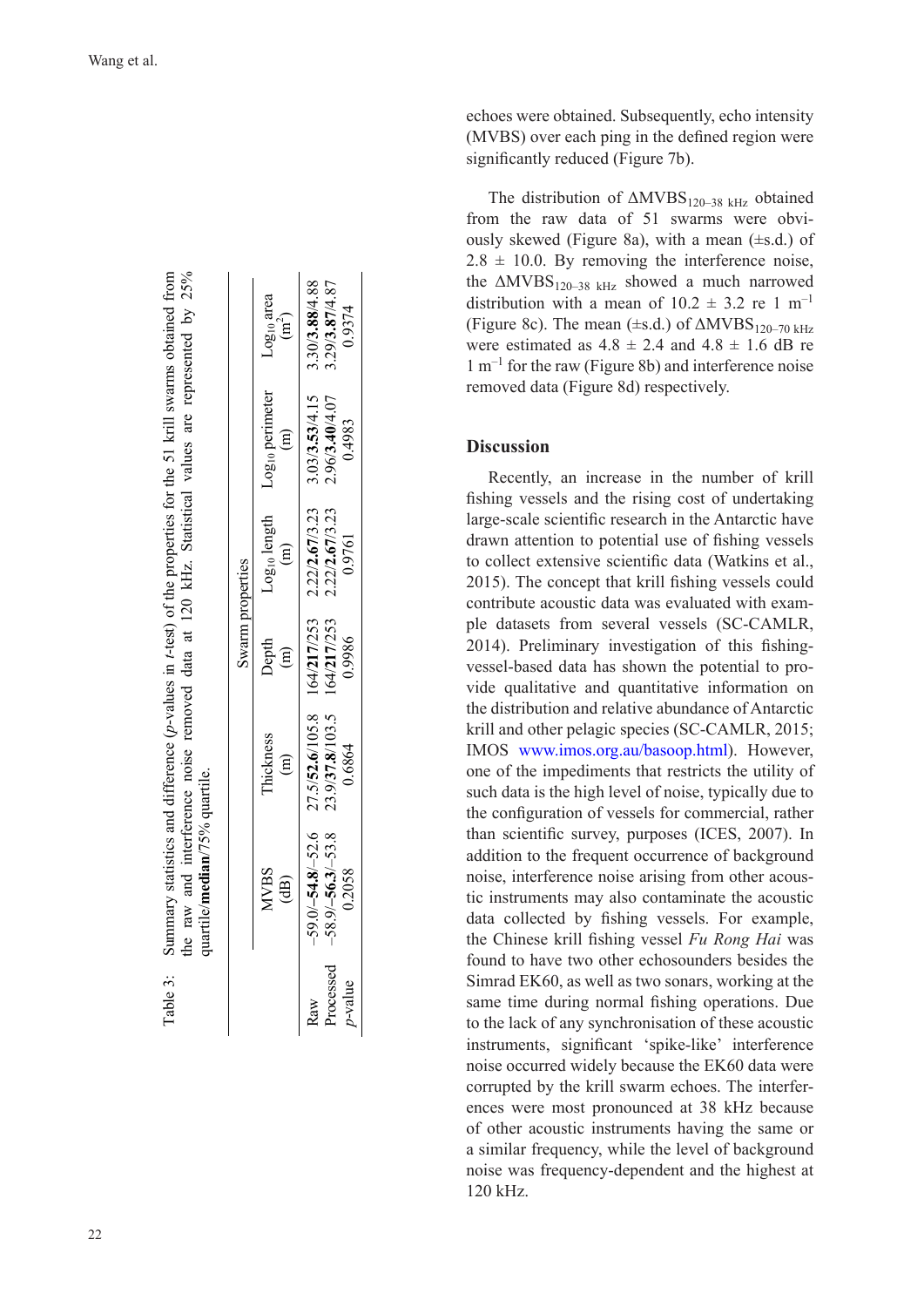It is reasonable to assume that similar situations of interference noise might also be present in the acoustic data collected from other krill fishing vessels. Two post-processing methods have been described to filter out interference noise. One method is based on a  $7 \times 7$  convolution filter, which was subsequently used for investigating the krill swarm characteristics (Klevjer et al., 2010); the other method was based on a two-sided comparison filter, which was applied to acoustic data collected both from fishing and research vessels (Anderson et al., 2005; Ryan et al., 2015). In both of the methods, an empirical threshold value needs to be determined and applied to differentiate interference noise from 'target' echoes. As a result, there will be instances where target echoes are removed or interference noise is retained if the threshold criteria are violated (Ryan et al., 2015). Moreover, both of these methods are designated to treat datasets where there is a low occurrence of interference, therefore, with particularly poor-quality data where significant interference occurred, the residual error in the processed data might still be significant.

Compared with the above techniques, the post-processing technique presented in the paper is aimed at reducing significant interference noise from contaminated acoustic data. It can be simply utilised based on the existing virtual variable operators in the Echoview post-processing software. Its utility was demonstrated by applying to the data collected from a Chinese krill fishing vessel. The resulting echograms showed that most of the significant interferences were effectively removed and there was no evident change to the swarm structure. Only the mean acoustic density, thickness and perimeter seemed to be reduced which were likely to be caused by removing strong interference noise within, or affiliated with, the krill swarms.

Echo integration over an example region showed that although the majority (80%) of the samples are contaminated with background noise, the strong interference noise is likely to dominate the total backscattering. Without appropriate elimination, this strong interference noise will cause significant positive bias if the data are used for krill density estimation.

The dB-differencing (ΔMVBS) technique is widely used for identifying Antarctic krill from other acoustic scatters (Madureira et al., 1993; Watkins and Brierley, 2002; Fielding et al., 2014).

For krill with length ranging from 30 to 60 mm, the target identification window is estimated as 0.4 to 12.0 and –0.6 to 13.8 based on the simplified and full SDWBA model for  $\triangle MVBS_{120-38 \text{ kHz}}$  respectively (McGehee et al., 1998; Demer and Conti, 2003; Conti and Demer, 2006; SC-CAMLR, 2010; Calise and Skaret, 2011). For the krill swarms examined in this study, only 53% and 65% of the  $\Delta MVBS_{120-38\text{ kHz}}$  obtained from the raw data were located within the above theoretical windows; by removing the interference noise, the proportions increased to 79% and 93% respectively. There was no evident change to the mean value of  $\triangle MVBS_{120-}$  $70 \text{ kHz}$ , while the standard deviation was reduced by 0.8 dB by applying the method, indicating the application of the method would benefit krill identification utilising the dB difference technique.

Although the results are encouraging for the examination of krill swarm structure and echo integration, other sources of bias and error may still remain in the retained data. Firstly, a major bias may arise from removing the background noise and strong interference by  $S_v$  thresholding (step i). In the present study, the minimum and maximum thresholds were determined either as empirical values or by visual inspection of the echogram when good discrimination between noise and krill echoes are observed. Inevitably, there will be instances where echo strength of krill overlaps with background or interference noise. If this occurs, negative bias may arise from thresholding because valid echo from krill may be mistaken as noise. This bias is likely to increase when the variance of krill swarm echoes is significant, therefore, reducing the size of treated dataset and determining thresholds for each dataset may reduce the bias. Secondly, an error may arise from the potential ineffectiveness of erosion filtering for general removal of interference noise (step ii). The source of error is that the  $N \times N$  erosion filter will be invalid if there are  $N \times N$ or more samples of noise retained within one sliding window after thresholding. For example, some interference noise was still evident at depths below 200 m at 38 kHz, an error may become more significant when the data quality is extremely poor or at long range where the signal-to-noise ratio (SNR) is low. A pre-estimation and removal of background noise (Takao and Furusawa, 1995; Watkins and Brierley, 1996; Korneliussen, 2000; De Robertis and Higginbottom, 2007) is likely to improve the performance of the present method.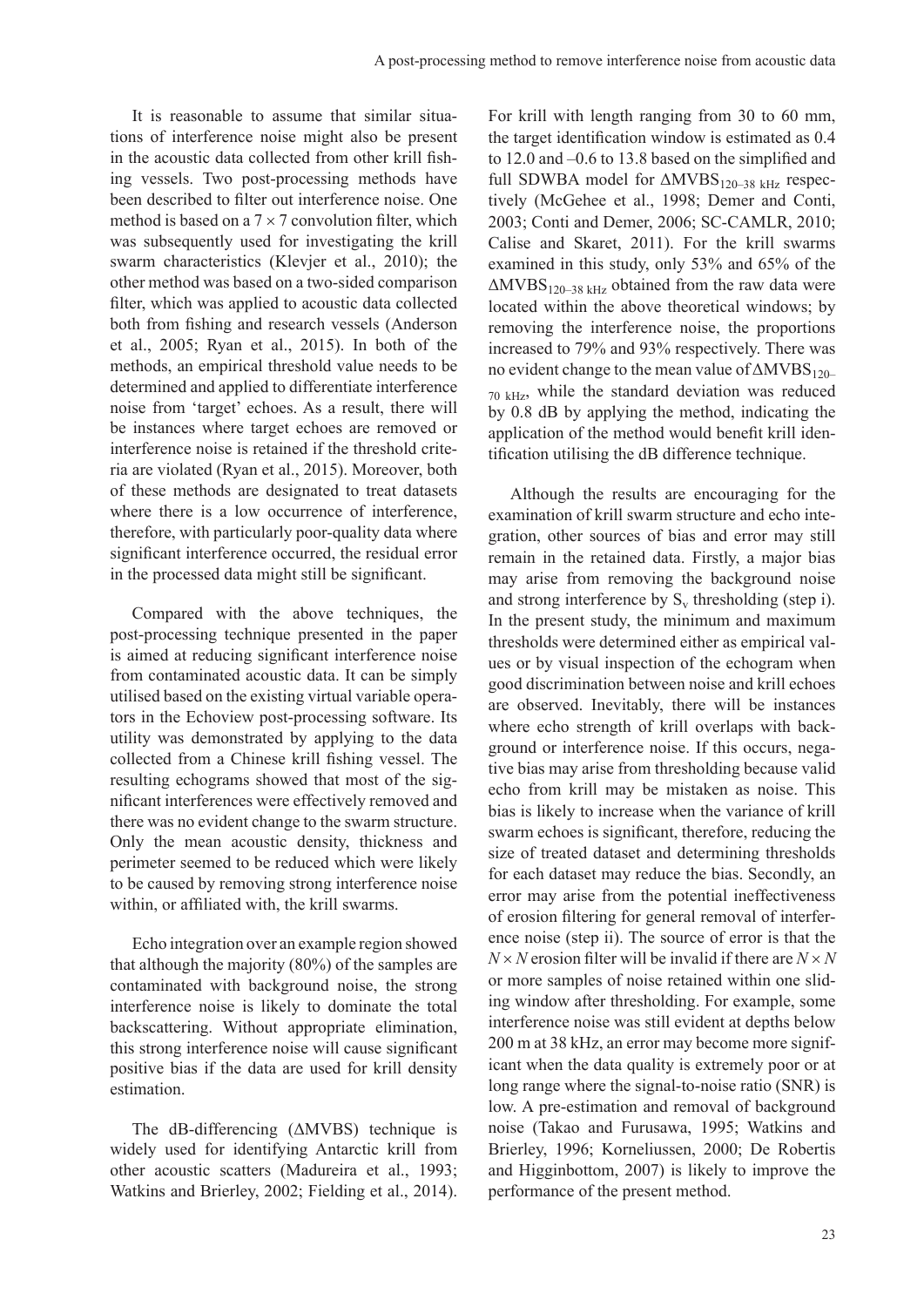Finally, it should be noted that the method presented here does provide an opportunity to improve the utility of acoustic data contaminated by significant interference, however, exact estimation of the residual bias in the processed data is still unknown. It is important to stress that, while post-processing can alleviate the potential problems of interference noise, measures to avoid the situation occurring, such as turning off other acoustic instruments or proper synchronisation, should always be the first priority if the data are collected for krill biomass estimation.

## **Acknowledgement**

We sincerely thank the crewmembers on board the *Fu Rong Hai* for helping with the data collection during the cruise. We also thank Dr Martin Cox, Dr Keith Reid and two anonymous reviewers for their efforts in improving the manuscript. This work was supported by a Chinese National key Science & Technology Program (2013BAD13B03). The lead author (X. Wang) would also like to thank CCAMLR for granting him its scientific scholarship (2013–2014).

## **References**

- Anderson, C.I.H., A.S. Brierley and F. Armstrong. 2005. Spatio–temporal variability in the distribution of epi- and meso-pelagic acoustic backscatter in the Irminger Sea, North Atlantic, with implications for predation on *Calanus finmarchicus*. *Mar. Biol.*, 146 (6): 1177–1188.
- Calise, L. and G. Skaret. 2011. Sensitivity investigation of the SDWBA Antarctic krill target strength model to fatness, material contrasts and orientation. *CCAMLR Science*, 18: 97–122.
- CCAMLR, 2015. *Report of the Thirty-fourth Meeting of the Commission (CCAMLR-XXXIV)*. CCAMLR, Hobart, Australia: 209 pp.
- Conti, S.G. and D.A. Demer. 2006. Improved parameterisation of the SDWBA for estimating krill target strength. *ICES J. Mar. Sci*., 63 (5): 928–935.
- Cox, M.J., M.L. MacKenzie, J.L. Watkins and A.S. Brierley. 2006. The effect of missing acoustic observation (dropped pings) on mean area density estimates of Antarctic krill (*Euphausia superba*). *ICES CM/I*: 16.
- Dalen, J. and A. Løvik. 1981. The influence of wind-induced bubbles on echo integration surveys. *J. Acoust. Soc. Am.*, 69 (6): 1653–1659.
- De Robertis, A. and I. Higginbottom. 2007. A postprocessing technique to estimate the signal-tonoise ratio and remove echosounder background noise. *ICES J. Mar. Sci*., 64 (6): 1282–1291.
- Demer, D.A. and S.G. Conti. 2003. Validation of the stochastic distorted-wave Born approximation model with broadbandwidth total target strength measurements of Antarctic krill. *ICES J. Mar. Sci*., 60 (3): 625–635.
- Diner, N. 2001. Correction on school geometry and density: approach based on acoustic image simulation. *Aquat. Living Resour.*, 14 (4): 211–222.
- Dorn, M.W., W.A. Karp, V.G. Wespestad, J. Ianelli and T.J. Quinn II. 2002. Using fishing vessels to collect Acoustic data for scientific purposes: preliminary results from midwater trawlers in the Eastern Bering Sea walleye pollock fishery. ICES Symposium: Acoustics in Fisheries and Aquatic Ecology.
- Fielding, S., J.L. Watkins, P.N. Trathan, P. Enderlein, C.M. Waluda, G. Stowasser, G.A. Tarling and E.J. Murphy. 2014. Interannual variability in Antarctic krill (*Euphausia superba*) at South Georgia, Southern Ocean: 1997–2013. *ICES J. Mar. Sci*., 71 (9): 2578–2588, doi: 10.1093/icesjms/fsu104.
- Foote, K.G., H.P. Knudsen, G. Vestnes, D.N. MacLennan and E.J. Simmonds. 1987. Calibration of acoustic instruments for fish density estimation: a practical guide. *ICES Coop. Res. Rep*., 144.
- Greene, C.H., T.K. Stanton, P.H. Wiebe and S. McClatchie. 1991. Acoustic estimates of Antarctic krill. *Nature*, 349: 110.
- Hewitt, R.P., J. Watkins, M. Naganobu, V. Sushin, A.S. Brierley, D. Demer, S. Kasatkina, Y. Takao, C. Goss, A. Malyshko, M. Brandon, S. Kawaguchi, V. Siegel, P. Trathan, J. Emery, I. Everson and D. Miller. 2004. Biomass of Antarctic krill in the Scotia Sea in January/February 2000 and its use in revising an estimate of precautionary yield. *Deep-Sea Res*. II, 51: 1215–1236.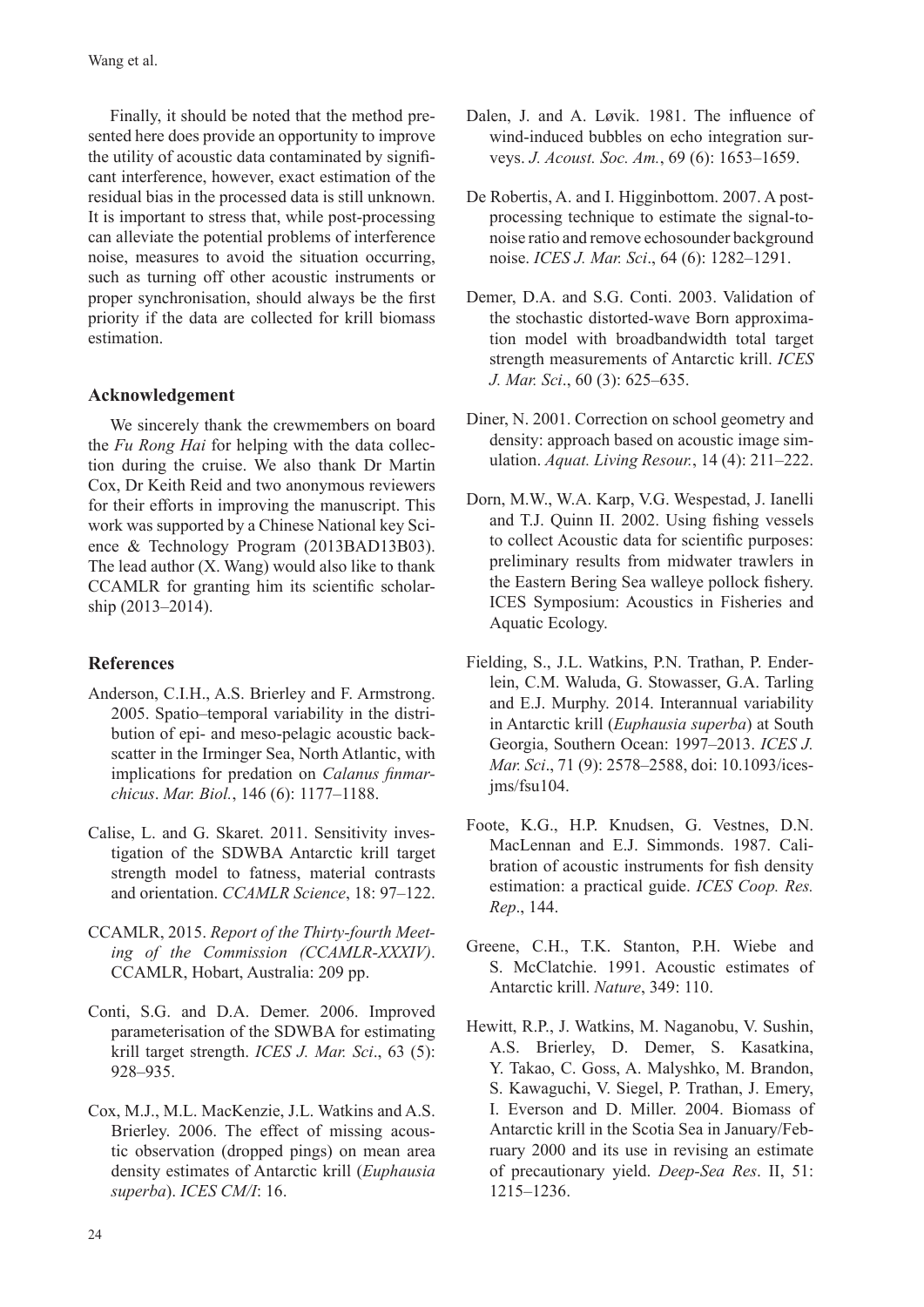- Higginbottom, I., S. Woon and P. Schneider. 2008. Hydroacoustic data processing for standard stock assessment using Echoview: technical manual. Myriax Software Pty Ltd, Australia.
- Honkalehto, T., P.H. Ressler, R.H. Towler and C.D. Wilson. 2011. Using acoustic data from fishing vessels to estimate walleye pollock (*Theragra chalcogramma*) abundance in the eastern Bering Sea. *Can. J. Fish. Aquat. Sci*., 68: 1231–1242.
- ICES. 2007. Collection of acoustic data from fishing vessels. *ICES Coop. Res. Rep*., 287: 83 pp.
- Klevjer, T.A., G. A. Tarling and S. Fielding. 2010. Swarm characteristics of Antarctic krill *Euphausia superba* relative to the proximity of land during summer in the Scotia Sea. *Mar. Ecol. Prog. Ser*., 409: 157–170.
- Kloser, R.J., T. Ryan, J. Young and M.E. Lewis. 2009. Acoustic observations of micronekton fish on the scale of an ocean basin: Potential and challenges. *ICES J. Mar. Sci*., 66: 1335–1340.
- Korneliussen, R.J. 2000. Measurement and removal of echo integration noise. *ICES J. Mar. Sci*., 57 (4): 1204–1217.
- Lascara, C.M., E.E. Hofmann, R.M. Ross and L.B. Quetin. 1999. Seasonal variability in the distribution of Antarctic krill, *Euphausia superba*, west of the Antarctic Peninsula. *Deep-Sea Res. I*, 46: 951–984.
- Lawson, G.L., P.H. Wiebe, T.K. Stanton and C.J. Ashjian. 2008. Euphausiid distribution along the Western Antarctic Peninsula – Part B: development of robust multi-frequency acoustic techniques to identify euphausiid aggregations and quantify euphausiid size, abundance and biomass. *Deep-Sea Res. II*, 55: 412–431.
- McGehee, D.E., R.L. O'Driscoll and L.V.M. Traykovski. 1998. Effects of orientation on acoustic scattering from Antarctic krill at 120 kHz. *Deep-Sea Res. II*, 45 (7): 1273–1294.
- Madureira, L.S.P., I. Everson and E.J. Murphy. 1993. Interpretation of acoustic data at two frequencies to discriminate between Antarctic krill (*Euphausia superba* Dana) and other scatters. *J. Plankton Res.*, 15 (7): 787–802.
- Mitson, R.B. 1995. Underwater noise of research vessels: review and recommendations. *ICES Coop. Res. Rep*., 209: 61 pp.
- Parker-Stetter, S.L., L.G. Rudstam, P.J. Sullivan and D.M. Warner. 2009. Standard operating procedures for fisheries acoustic surveys in the Great Lakes. *Great Lakes Fish. Comm. Spec. Pub*., 09-01.
- Ryan, T.E., R.A. Downie, R.J. Kloser and G. Keith. 2015. Reducing bias due to noise and attenuation in open-ocean echo integration data. *ICES J. Mar. Sci*., 72 (8): 2482–2493.
- SC-CAMLR. 2010. Report of the Fifth Meeting of the Subgroup on Acoustic Survey and Analysis Methods. In: *Report of the Twenty-ninth Meeting of the Scientific Committee (SC-CAMLR-XXIX)*, Annex 5. CCAMLR, Hobart, Australia: 147–171.
- SC-CAMLR. 2014. Report of the Meeting of the Subgroup on Acoustic Survey and Analysis Methods. In: *Report of the Thirty-third Meeting of the Scientific Committee (SC-CAMLR-XXXIII)*, Annex 4, CCAMLR, Hobart, Australia: 117–147.
- SC-CAMLR. 2015. Report of the Meeting of the Subgroup on Acoustic Survey and Analysis Methods. In: *Report of the Thirty-fourth Meeting of the Scientific Committee (SC-CAMLR-XXXIV)*, Annex 4. CCAMLR, Hobart, Australia: 129–162.
- Simmonds, E.J. and D.N. MacLennan. 2005. *Fishery Acoustics: Theory and Practice*. Blackwell Science, Oxford: 437 pp.
- Skaret, G., J.M. Clark, O.R. Godø, R.J. Korneliussen, T. Knutsen, B.A. Krafft and S.A. Iversen. 2012. Krill stock evaluation with data from commercial fishing vessels. Document *WG-EMM-12/63*. CCAMLR, Hobart, Australia.
- Takao, Y. and M. Furusawa. 1995. Noise measurement by echo integrator. *Fisheries Sci.*, 61: 637–640.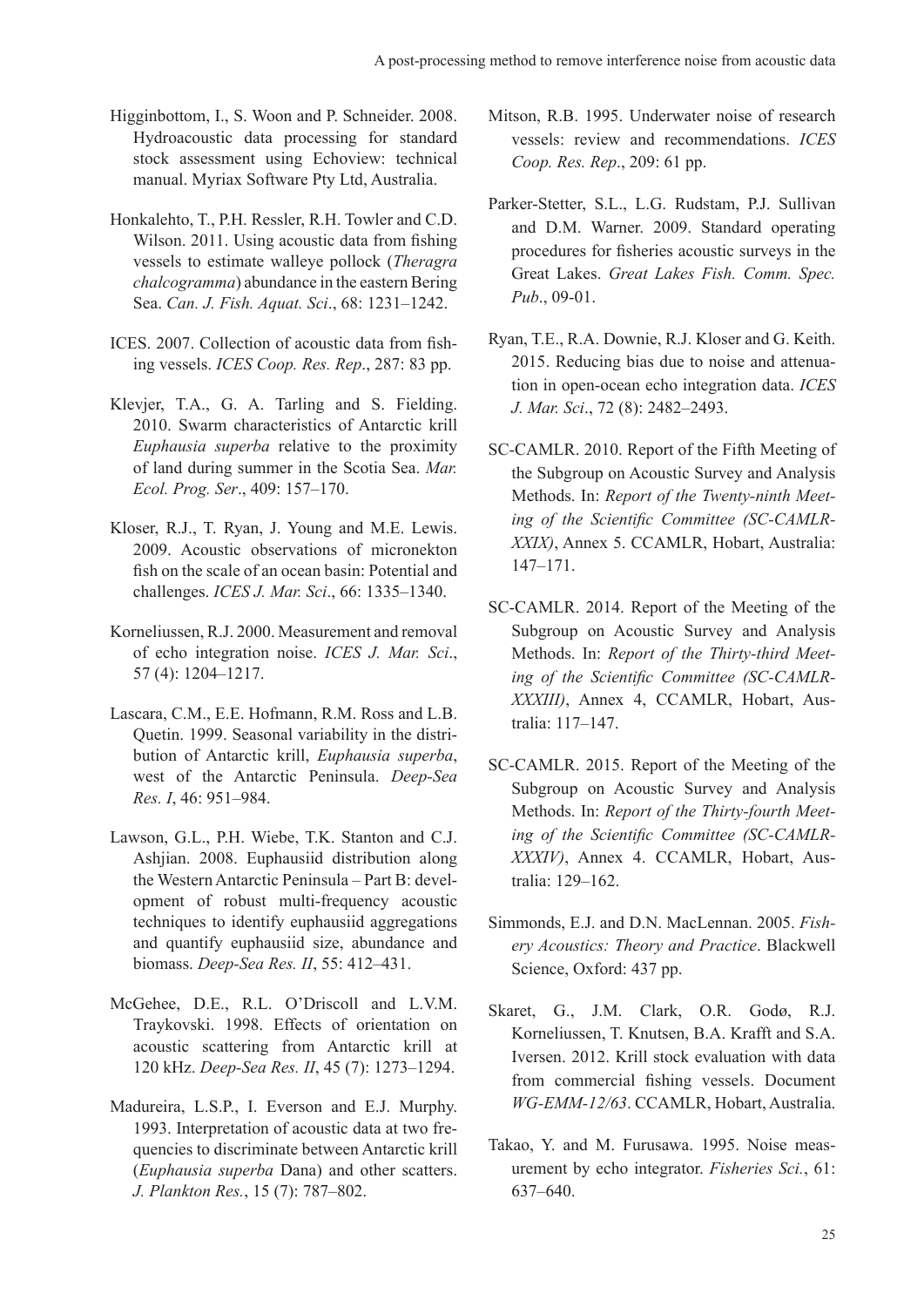- Trathan, P.N., I. Everson, D.G.M. Miller, J.L. Watkins and E.J. Murphy. 1995. Krill biomass in the Atlantic. *Nature*, 373 (6511): 201–202.
- Wang, X., X. Zhao, G. Qi, T. Zuo, J. Zhu, J. Zhang and X. Li. 2014. The krill distribution in waters around the South Shetland Islands: preliminary results from an acoustic survey conducted by a Chinese krill fishing vessel in December 2013. Document *WG-EMM-14/47*. CCAMLR, Hobart, Australia.
- Watkins, J.L. and A.S. Brierley. 1996. A postprocessing technique to remove background noise from echo integration data. *ICES J. Mar. Sci*., 53 (2): 339–344.
- Watkins, J.L. and A.S. Brierley. 2002. Verification of the acoustic techniques used to identify Antarctic krill. *ICES J. Mar. Sci*., 59 (6): 1326–1336.
- Watkins, J.L., R. Hewitt, M. Naganobu and V. Sushin. 2004. The CCAMLR 2000 Survey: a multinational, multi-ship biological oceanography survey of the Atlantic sector of the Southern Ocean. *Deep-Sea Res. II*, 51: 1205–1213.
- Watkins, J.L., K. Reid, D. Ramm, X.Y. Zhao, M. Cox, G. Skaret, S. Fielding, X.L. Wang and E. Niklitschek. 2015. The use of fishing vessels to provide acoustic data on the distribution and abundance of Antarctic krill and other pelagic species. *Fish. Res*., doi: 10.1016/j.fishres.2015.07.013.

#### **Raw Sv data**

*(i) Weak noise and strong interference thresholding (ii) General removal of interference noise (iii) Refill the vacant samples inside swarms (iv) Swarm signal correction*   $\downarrow$ 

### **Interference noise removed S<sub>v</sub> data**

Figure 1: Conceptual flow diagram of the main procedures in the interference noise removal method. The operations applied, indicated in *italics*, follow the terminology defined in Echoview.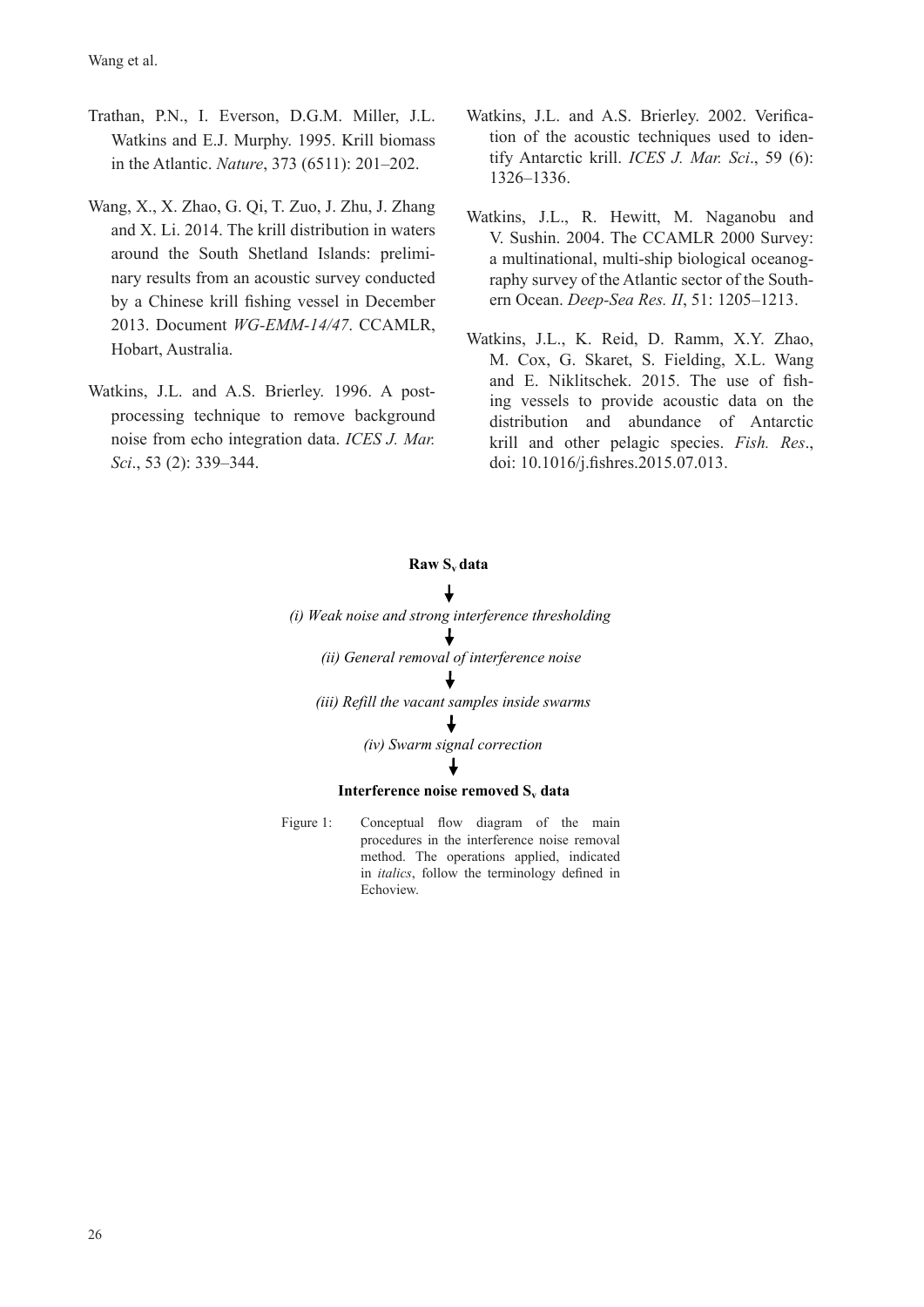

Figure 2: Operational flow diagram of the interference noise removal method based on the virtual variable operators in Echoview.



Figure 3: Locations (red) of acoustic data and krill sample collection during normal fishing activities around South Georgia on 24 August 2013.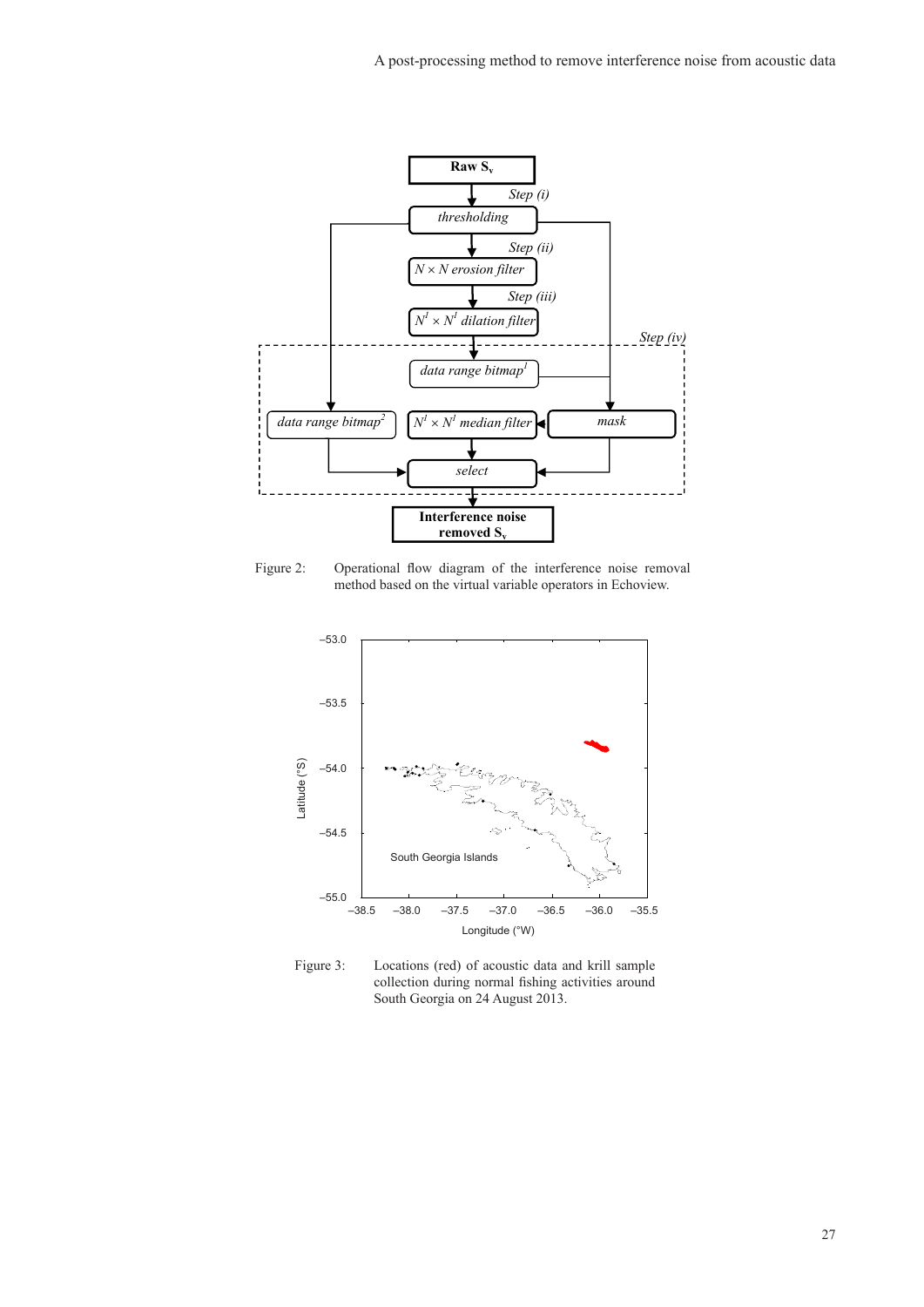

Figure 4: An example of applying the interference noise removal to ca. 500 ping echograms (38, 70 and 120 kHz). A krill swarm is evident between depths of 100 and 200 m. (a) to (c) are the 38, 70 and 120 kHz raw echograms; (d) to (f) are the 38, 70 and 120 kHz virtual echograms with interference noise reduced (see Figure 5 for details of the region between the dashed lines in (a).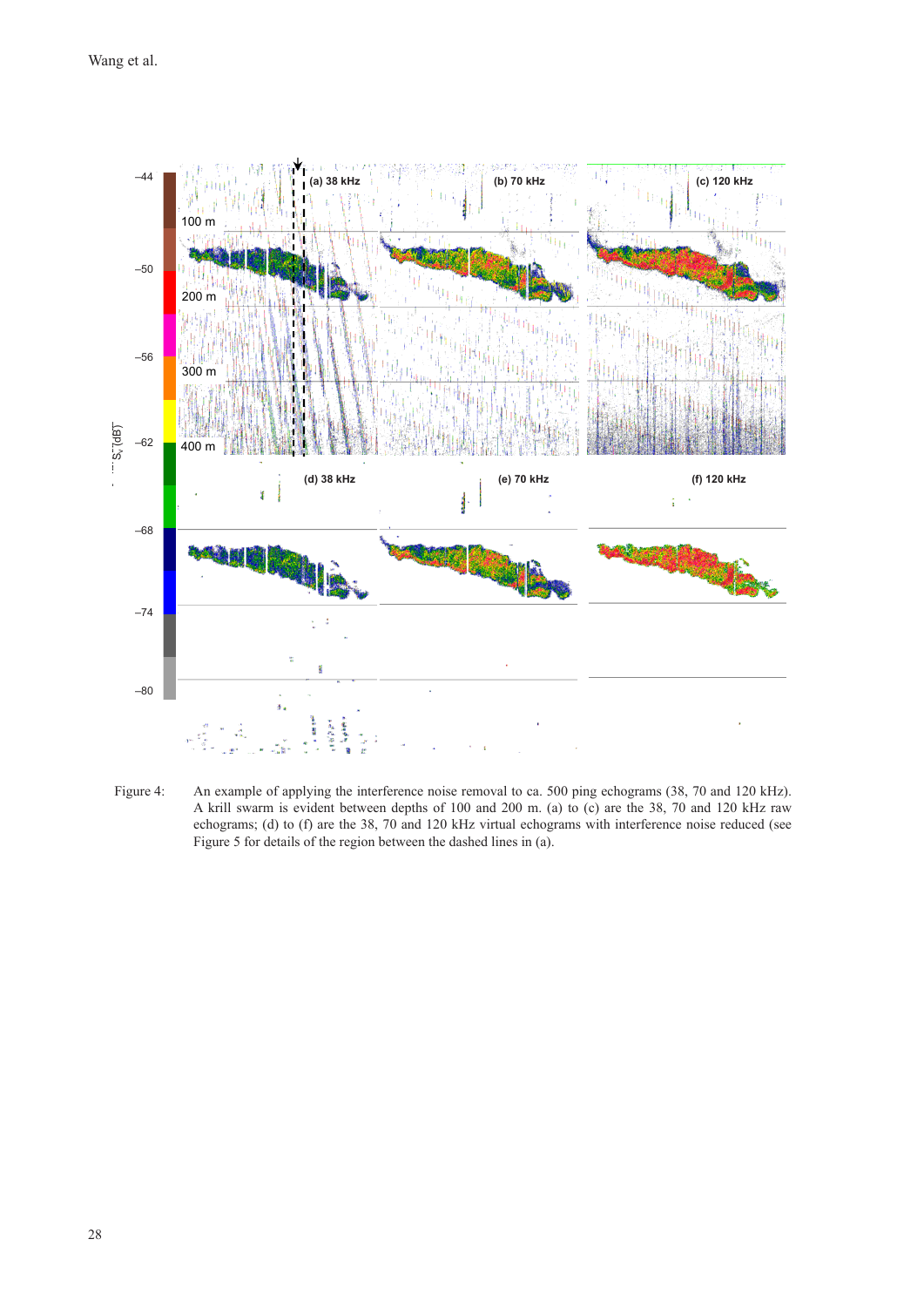

Figure 5: Vertical distribution of mean  $S_v$  in a ping randomly selected from the region between the dashed lines in Figure 4(a). The  $S_v$  values were vertically averaged over 1 m bins.



Figure 6: Swarm properties for the 51 krill swarms obtained from the raw (R) and processed (P) data at 120 kHz.